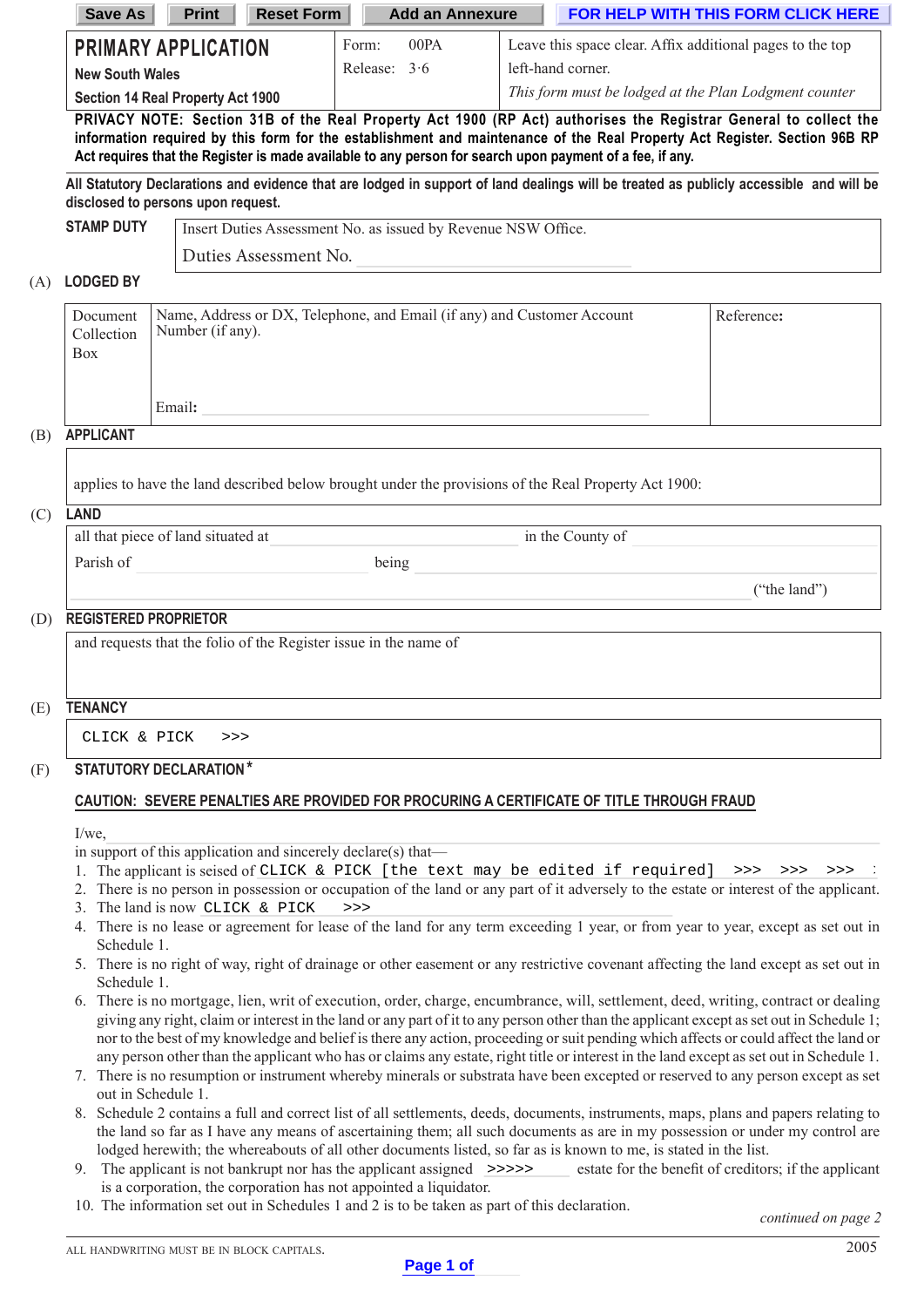11. Searches and enquiries for those documents shown as "whereabouts unknown" and numbered

 in the List of Documents in Schedule 2 have been made at the premises of the applicant, previous and present lending institutions, solicitors and agents, and have not been lodged with any person as security for a loan or for any purpose whatsoever. I make this solemn declaration conscientiously believing the same to be true and by virtue of the provisions of the Oaths Act 1900, and

I certify this application correct for the purposes of the Real Property Act 1900 and undertake to notify the Registrar General promptly of any further interest in the land created after the making of this declaration and before issue of the certificate of title.

| Made and subscribed at                                                                   | in the State of New South Wales<br>on                                                                                                |
|------------------------------------------------------------------------------------------|--------------------------------------------------------------------------------------------------------------------------------------|
| in the presence of                                                                       | of                                                                                                                                   |
| $\Box$ Justice of the Peace (J.P. Number:                                                | $\Box$ Practising Solicitor                                                                                                          |
| $\Box$ Other qualified witness [specify]                                                 |                                                                                                                                      |
|                                                                                          | who certifies the following matters concerning the making of this statutory declaration by the person who made it:                   |
| satisfied that the person had a special justification for not removing the covering; and | I saw the face of the person $OR^{**}$ I did not see the face of the person because the person was wearing a face covering, but I am |
| $2_{1}$                                                                                  | I have known the person for at least 12 months $OR^{**}$ I have confirmed the person's identity using an identification document     |
| and the document I relied on was a                                                       | [Omit ID No.]                                                                                                                        |
| Signature of witness:                                                                    | Signature of applicant:                                                                                                              |
| *<br>prior to lodgment of the form. ** Cross out the text which does not apply.          | As the services of a qualified witness cannot be provided at lodgment, the statutory declaration should be signed and witnessed      |
| CLICK & PICK >>><br><b>CONSENT OF MORTGAGEE</b>                                          |                                                                                                                                      |
|                                                                                          | being the mortgagee                                                                                                                  |

under mortgage Book Number Number joins in and consents to this application subject to i. the entry on the folio of the Register to be created and on the certificate of title to issue of a notification relating to the above mortgage; and

 ii. delivery of the certificate of title to me.

| Signature of witness: | Signature of mortgagee: |
|-----------------------|-------------------------|
|                       |                         |

Name of witness**:**

Address of witness**:**

## (H) **SCHEDULE 1 particulars of subsisting interests**

| Full name and address of the occupier, lessee, mortgagee, etc | Nature of the entitlement<br>e.g. occupier, lessee | Particulars of the instrument, if any,<br>by which the entitlement was created |
|---------------------------------------------------------------|----------------------------------------------------|--------------------------------------------------------------------------------|
|                                                               |                                                    |                                                                                |
|                                                               |                                                    |                                                                                |
|                                                               |                                                    |                                                                                |
|                                                               |                                                    |                                                                                |
|                                                               |                                                    |                                                                                |
|                                                               |                                                    |                                                                                |
|                                                               |                                                    |                                                                                |
|                                                               |                                                    |                                                                                |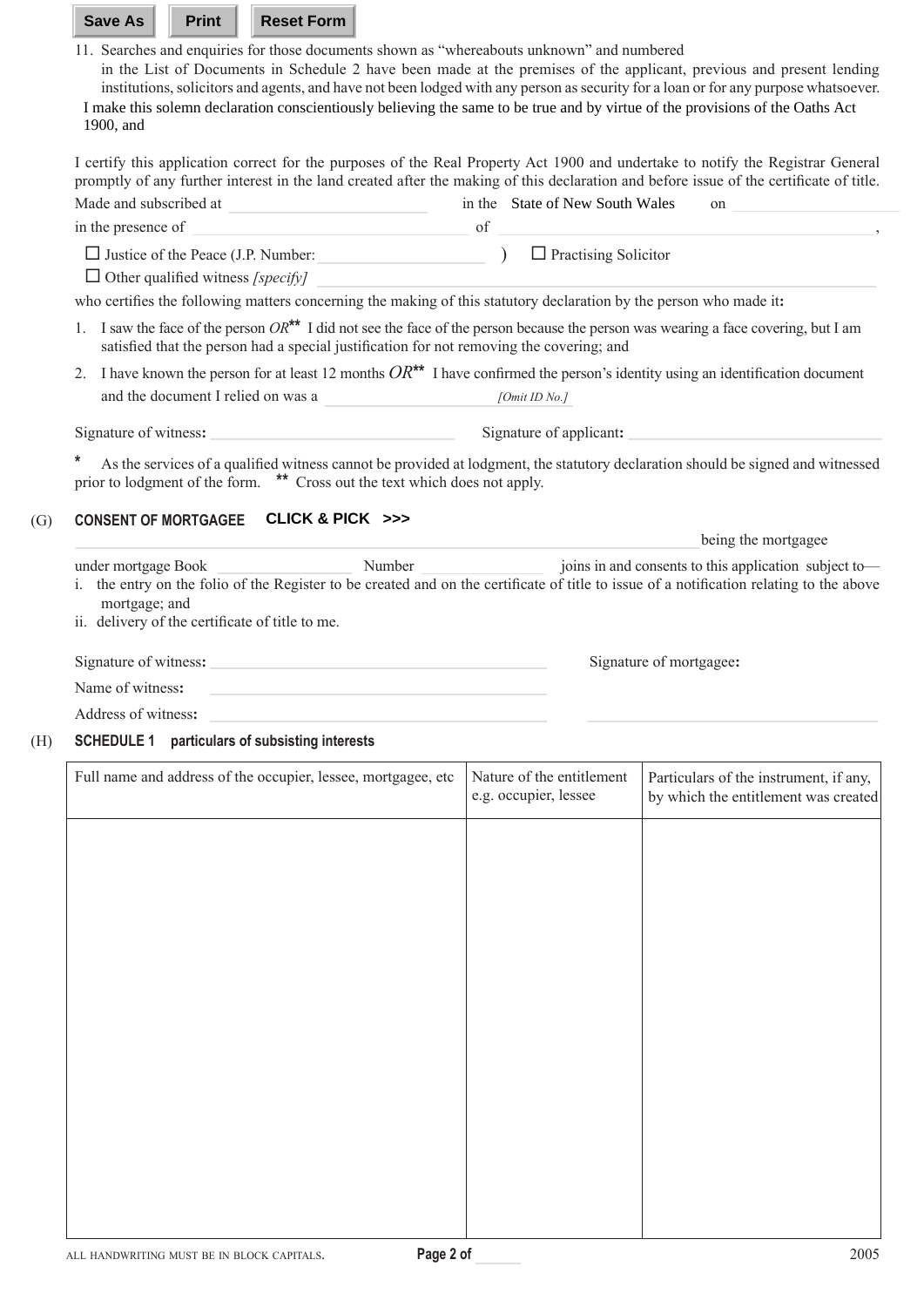# **(a) Location of documents referred to in List of Documents**

| Lodged herewith:                                  | Document numbers |                 |
|---------------------------------------------------|------------------|-----------------|
|                                                   |                  |                 |
| Whereabouts unknown:<br>(see clause 11 on page 2) | Document numbers |                 |
|                                                   |                  |                 |
| Permanently lodged:                               | Document numbers | Receipt numbers |
|                                                   |                  |                 |
| To be lodged:                                     | Document numbers | To be lodged by |
|                                                   |                  |                 |
|                                                   |                  |                 |

# **(b) List of Documents** list each chain of title separately; the schedule should commence from a good root of title

| $\rm No.$ | Date | Nature of Document   Parties | General Register         |                  |
|-----------|------|------------------------------|--------------------------|------------------|
|           |      |                              | $\overline{\text{Book}}$ | $\overline{No.}$ |
|           |      |                              |                          |                  |
|           |      |                              |                          |                  |
|           |      |                              |                          |                  |
|           |      |                              |                          |                  |
|           |      |                              |                          |                  |
|           |      |                              |                          |                  |
|           |      |                              |                          |                  |
|           |      |                              |                          |                  |
|           |      |                              |                          |                  |
|           |      |                              |                          |                  |
|           |      |                              |                          |                  |
|           |      |                              |                          |                  |
|           |      |                              |                          |                  |
|           |      |                              |                          |                  |
|           |      |                              |                          |                  |
|           |      |                              |                          |                  |
|           |      |                              |                          |                  |
|           |      |                              |                          |                  |
|           |      |                              |                          |                  |
|           |      |                              |                          |                  |
|           |      |                              |                          |                  |
|           |      |                              |                          |                  |
|           |      |                              |                          |                  |
|           |      |                              |                          |                  |
|           |      |                              |                          |                  |
|           |      |                              |                          |                  |
|           |      |                              |                          |                  |